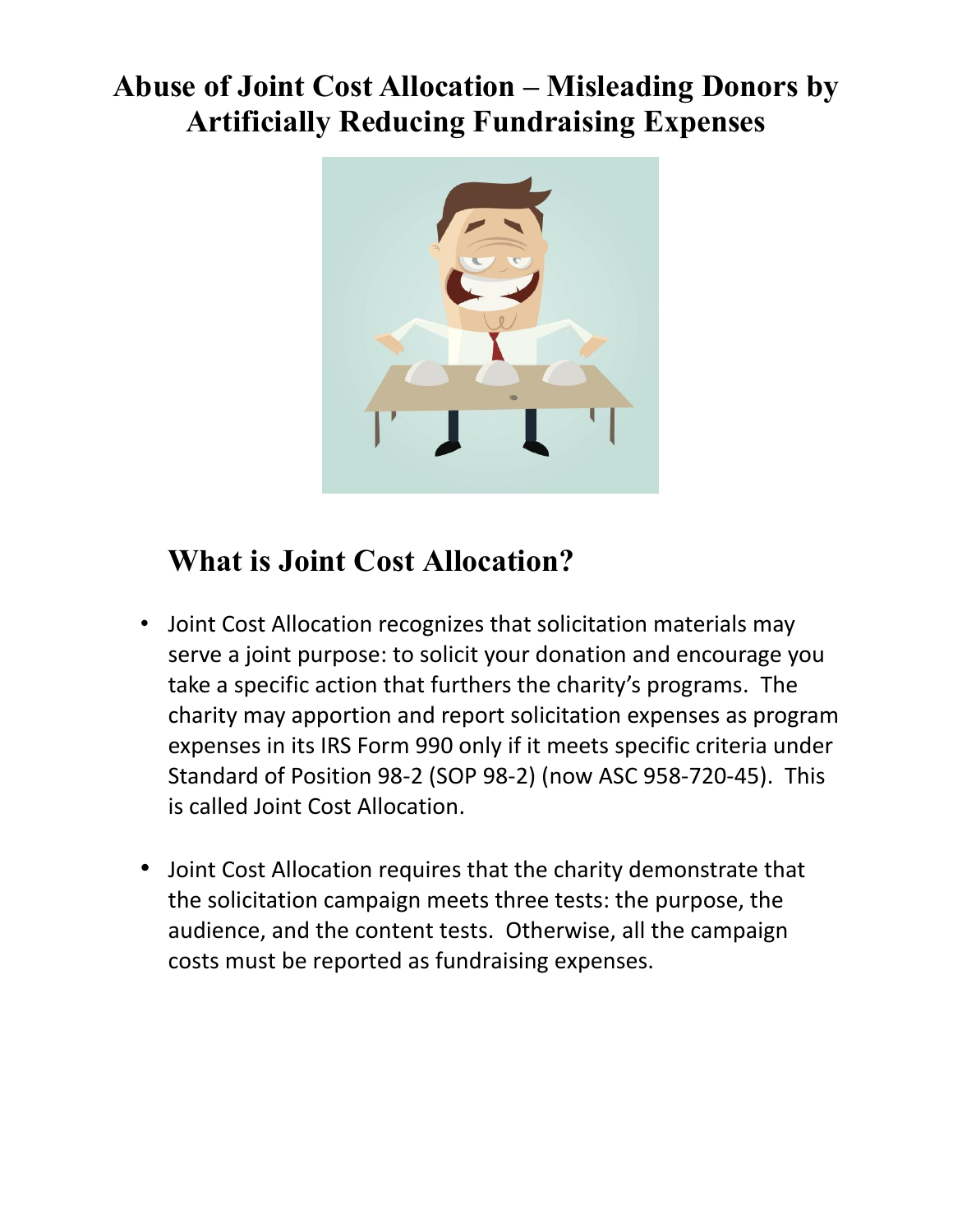#### **How Does it Work on Paper?**

|   | <b>Part IX Statement of Functional Expenses</b>                                                                                        |                              |                                    |                                           |                                |
|---|----------------------------------------------------------------------------------------------------------------------------------------|------------------------------|------------------------------------|-------------------------------------------|--------------------------------|
|   | Section 501(c)(3) and 501(c)(4) organizations must complete all columns. All other organizations must complete column (A).             |                              |                                    |                                           |                                |
|   | Check if Schedule O contains a response or note to any line in this Part IX                                                            |                              |                                    |                                           |                                |
|   | Do not include amounts reported on lines 6b, 7b,<br>8b, 9b, and 10b of Part VIII.                                                      | (A)<br><b>Total expenses</b> | (B)<br>Program service<br>expenses | (C)<br>Management and<br>general expenses | (D)<br>Fundraising<br>expenses |
|   | Grants and other assistance to domestic organizations<br>and domestic governments. See Part IV, line 21                                |                              |                                    |                                           |                                |
|   | Grants and other assistance to domestic<br>individuals. See Part IV, line 22                                                           |                              |                                    |                                           |                                |
| з | Grants and other assistance to foreign<br>organizations, foreign governments, and foreign<br>individuals. See Part IV, lines 15 and 16 |                              |                                    |                                           |                                |
| 4 | Benefits paid to or for members                                                                                                        |                              |                                    |                                           |                                |
| 5 | Compensation of current officers, directors,<br>trustees, and key employees                                                            |                              |                                    |                                           |                                |

• By properly using Joint Cost Allocation, charities can legitimately reduce reported fundraising expenses (Column D), and instead report them as program service expenses or management and general expenses (Columns B and C).

#### **How Can Joint Cost Allocation Alter a Charity's Financial Picture?**

Joint Cost Allocation can dramatically affect the financial picture a charity presents to the public. In the example below, the Attorney General's Office required the National Veterans Foundation (NVF) to amend its IRS Form 990, without using Joint Cost Allocation, because NVF did not meet the requirements for its use. The chart below demonstrates how eliminating Joint Cost Allocation resulted in much lower reported program service expenses (less money reportedly spent on charitable programs) in NVF's amended IRS Form 990.

| <b>Fiscal Year</b> | <b>Program Service Expense</b> | <b>Program Service Expense</b> |  |  |
|--------------------|--------------------------------|--------------------------------|--|--|
|                    | using Joint Costs              | without Joint Costs            |  |  |
| 2008               | \$3,577,170                    | \$931,030                      |  |  |
| 2009               | \$7,752,823                    | \$929,234                      |  |  |
| 2010               | \$5,195,910                    | \$1,425,695                    |  |  |